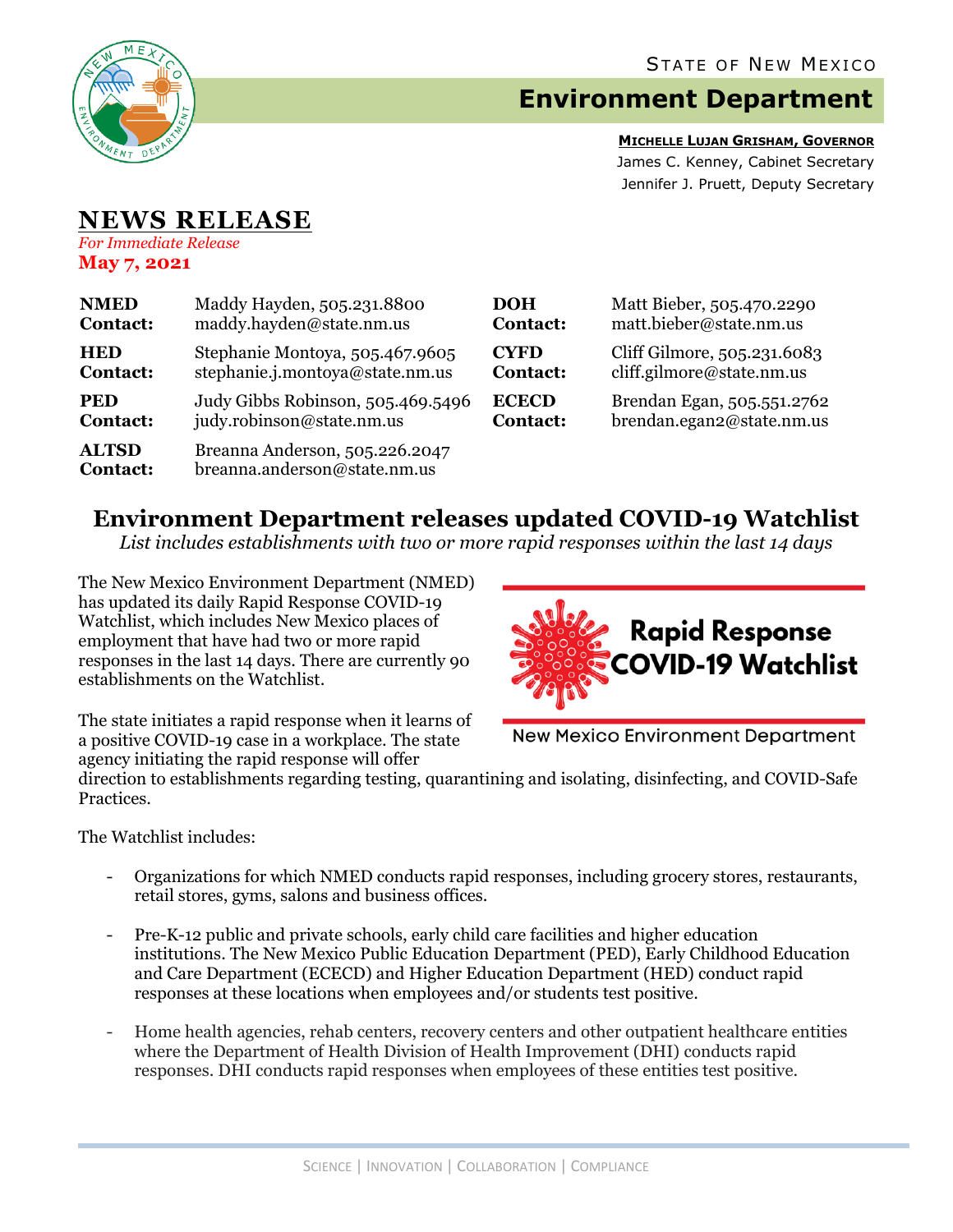- Long-term care facilities, including skilled nursing homes and assisted living facilities where the Aging and Long-Term Services Department (ALTSD) conducts rapid responses when a staff member and/or resident tests positive for COVID-19.
- Children, Youth and Families Department (CYFD) facilities, including residential treatment centers for youth and youth shelters. CYFD conducts rapid responses when staff and/or residents test positive.

The Rapid Response COVID-19 Watchlist allows the public to make more informed decisions when patronizing establishments and also assists NMED's Occupational Health and Safety Bureau and other state and local regulatory agencies in evaluating whether organizations are complying with state public health orders and COVID-Safe Practices. State regulatory agencies may initiate compliance investigations and/or exercise enforcement when establishments fail to adhere to required practices.

The current public health order mandates certain establishments close for two weeks if they have four or more rapid responses within the last 14 days. The closure requirement applies to food and drink establishments, retail spaces, places of lodging, close-contact businesses as defined in the Nov. 13, 2020 public health order, and essential businesses (other than healthcare operations, utility and media services).

When there are four or more rapid responses at a location within 14 calendar days, the New Mexico Environment Department will refer the establishment to the Department of Health, which will evaluate and make the decision on establishment closure. An establishment may be permitted to continue operating if the Department of Health, after consultation with the New Mexico Environment Department, determines that the business is a sole provider of goods or services within a community, or if they have committed to regular surveillance testing of their workforce.

If a school has four rapid responses in a 14-day period, it must close within seven calendar days and remain in remote-only learning for 14 days. Only the individual school that reached the rapid response threshold is required to return to remote learning.

The current Rapid Response COVID-19 Watchlist and closure list, which includes all establishments that have been required to close, are posted [here.](https://www.env.nm.gov/rapid-response-data/)



**New Mexico Environment Department** 

### **Friday, May 7**

| <b>AGENCY</b><br><b>ASSIGNED</b> | <b>NAME</b>               | <b>ADDRESS</b>         | <b>CITY</b>        | <b>COUNTY</b>     | <b>NUMBER OF</b><br><b>RAPID</b><br><b>RESPONSES</b> |
|----------------------------------|---------------------------|------------------------|--------------------|-------------------|------------------------------------------------------|
|                                  |                           | 406                    |                    |                   |                                                      |
| <b>NMED</b>                      | <b>MORRISON SUPPLY CO</b> | FAIRGROUNDS RD         | <b>ALAMOGORDO</b>  | <b>OTERO</b>      |                                                      |
|                                  |                           | 3620 LAS               |                    |                   |                                                      |
| ALTSD                            | THE RIO AT LAS ESTANCIAS  | <b>ESTANCIAS DR SW</b> | <b>ALBUQUERQUE</b> | <b>BERNALILLO</b> |                                                      |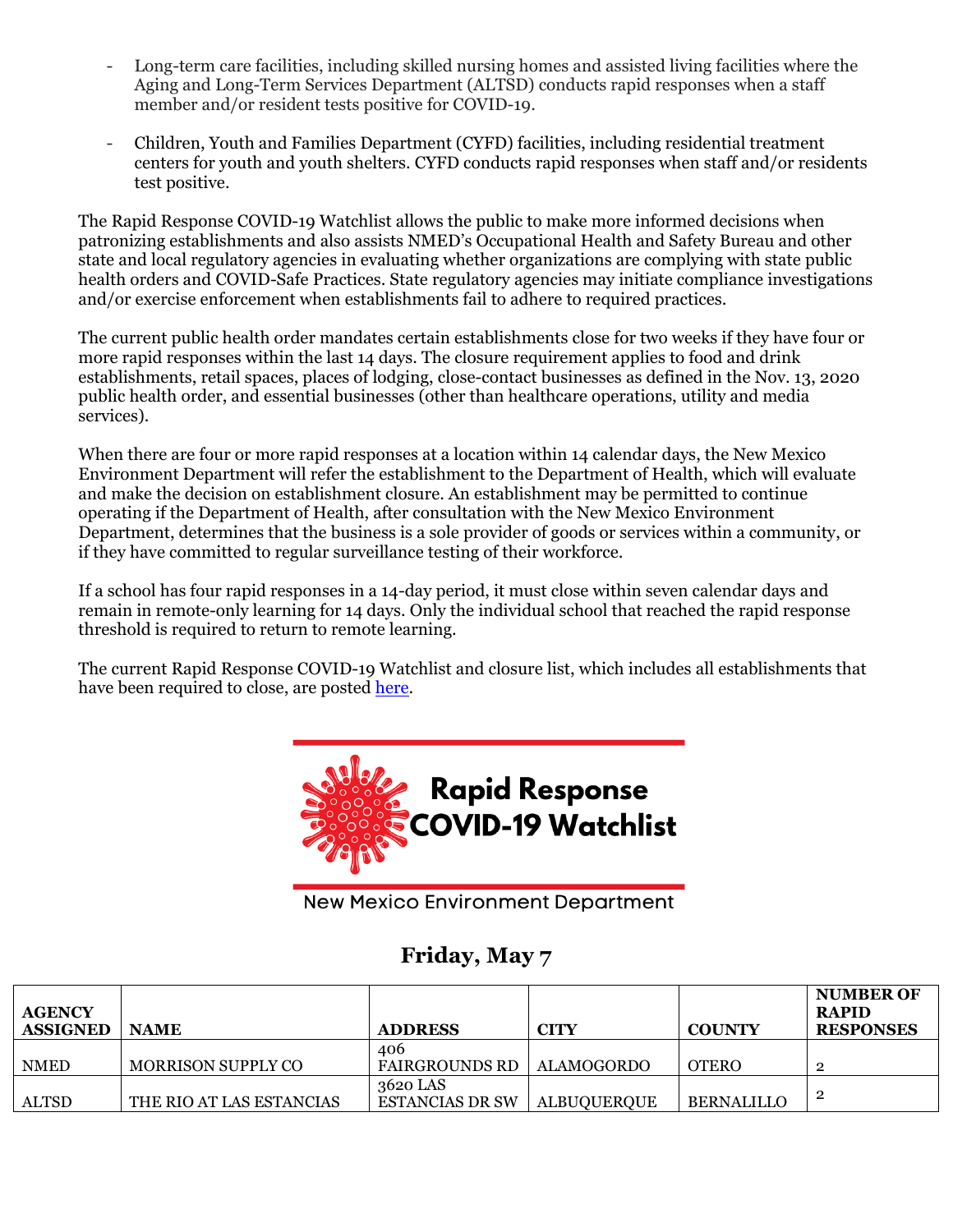| <b>ALTSD</b> | CANYON TRANSITIONAL<br>REHABILITATION CENTER,<br><b>LLC</b> | 10101 LAGRIMA DE<br>ORO ROAD NE             | <b>ALBUQUERQUE</b> | <b>BERNALILLO</b> | 3                       |
|--------------|-------------------------------------------------------------|---------------------------------------------|--------------------|-------------------|-------------------------|
| <b>NMED</b>  | <b>ALBERTSONS MARKET</b><br><b>PHARMACY</b>                 | 2910 JUAN TABO<br><b>BLVD NE</b>            | <b>ALBUQUERQUE</b> | <b>BERNALILLO</b> | $\mathbf 2$             |
| <b>NMED</b>  | ALBUQUERQUE FIRE DEPT                                       | <b>11500 SUNSET</b><br><b>GARDENS RD SW</b> | <b>ALBUQUERQUE</b> | <b>BERNALILLO</b> | $\mathbf{2}$            |
| <b>NMED</b>  | <b>ALBUQUERQUE SOLID WASTE</b><br><b>DEPT</b>               | 4600 EDITH BLVD<br><b>NE</b>                | <b>ALBUQUERQUE</b> | <b>BERNALILLO</b> | $\overline{2}$          |
| <b>NMED</b>  | <b>AMAZON ABQ1</b>                                          | 701 ATRISCO<br><b>VISTA BLVD</b>            | <b>ALBUQUERQUE</b> | <b>BERNALILLO</b> | $\overline{2}$          |
| <b>NMED</b>  | ARRAY TECHNOLOGIES INC                                      | 3901 MIDWAY PL<br><b>NE</b>                 | <b>ALBUQUERQUE</b> | <b>BERNALILLO</b> | $\overline{4}$          |
| <b>NMED</b>  | FRITO-LAY INC                                               | 1550 MISSION AVE<br><b>NE</b>               | <b>ALBUQUERQUE</b> | <b>BERNALILLO</b> | $\mathbf{2}$            |
| <b>NMPED</b> | ALBUQUERQUE CHRISTIAN<br><b>SCHOOL</b>                      | 4931 MCLEOD<br><b>ROAD</b>                  | <b>ALBUQUERQUE</b> | <b>BERNALILLO</b> | $\overline{\mathbf{2}}$ |
| <b>NMPED</b> | ANNUNCIATION CATHOLIC<br><b>SCHOOL</b>                      | 2610 UTAH ST NE                             | <b>ALBUQUERQUE</b> | <b>BERNALILLO</b> | $\overline{2}$          |
| <b>NMPED</b> | <b>ATRISCO HERITAGE</b><br><b>ACADEMY HS</b>                | 10800 DENNIS<br><b>CHAVEZ BLV SW</b>        | <b>ALBUQUERQUE</b> | <b>BERNALILLO</b> | 3                       |
| <b>NMPED</b> | EAST MOUNTAIN HIGH<br><b>SCHOOL</b>                         | 25 LA MADERA RD                             | <b>ALBUQUERQUE</b> | <b>BERNALILLO</b> | $\overline{2}$          |
|              | <b>EVANGEL CHRISTIAN</b>                                    | 4501<br><b>MONTGOMERY</b>                   |                    |                   |                         |
| <b>NMPED</b> | <b>ACADEMY</b>                                              | <b>BLVD NE</b>                              | <b>ALBUQUERQUE</b> | <b>BERNALILLO</b> | $\overline{2}$          |
| <b>NMPED</b> | KIT CARSON ELEMENTARY                                       | 1921 BYRON AV SW                            | <b>ALBUQUERQUE</b> | <b>BERNALILLO</b> | $\mathbf{2}$            |
| <b>NMPED</b> | LAVALAND ELEMENTARY                                         | 501 57TH ST NW                              | <b>ALBUQUERQUE</b> | <b>BERNALILLO</b> | $\overline{2}$          |
| <b>NMPED</b> | MISSION ACHIEVEMENT AND<br><b>SUCCESS 1.0</b>               | 1718 YALE BLVD SE                           | <b>ALBUQUERQUE</b> | <b>BERNALILLO</b> | 3                       |
| <b>NMPED</b> | NAVAJO ELEMENTARY                                           | 2936 HUGHES RD<br>SW                        | <b>ALBUQUERQUE</b> | <b>BERNALILLO</b> | $\mathbf{2}$            |
| <b>NMPED</b> | NEX GEN ACADEMY                                             | 5325<br>MONTGOMERY NE                       | <b>ALBUQUERQUE</b> | <b>BERNALILLO</b> | $\mathbf 2$             |
| <b>NMPED</b> | OAK GROVE MIDDLE SCHOOL                                     | 8888 HARPER DR<br><b>NE</b>                 | <b>ALBUQUERQUE</b> | <b>BERNALILLO</b> | $\overline{2}$          |
| <b>NMPED</b> | PAJARITO ELEMENTARY                                         | 2701 DON FELIPE<br>SW                       | <b>ALBUQUERQUE</b> | <b>BERNALILLO</b> | $\mathbf{2}$            |
| <b>NMPED</b> | ST. PIUS X HIGH SCHOOL                                      | 5301 ST. JOSEPH'S<br>DR. NW                 | <b>ALBUQUERQUE</b> | <b>BERNALILLO</b> | $\overline{2}$          |
| <b>NMPED</b> | VOLCANO VISTA HIGH                                          | <b>8100 RAINBOW RD</b><br><b>NW</b>         | <b>ALBUQUERQUE</b> | <b>BERNALILLO</b> | $\mathbf 2$             |
| <b>NMED</b>  | HOLLYFRONTIER CORP                                          | 501 E MAIN ST                               | <b>ARTESIA</b>     | <b>EDDY</b>       | $\bf 2$                 |
| <b>NMED</b>  | WALMART SUPERCENTER                                         | 604 N 26TH ST                               | <b>ARTESIA</b>     | <b>EDDY</b>       | $\mathbf 2$             |
| <b>NMPED</b> | <b>AZTEC HIGH</b>                                           | 500 EAST CHACO                              | <b>AZTEC</b>       | <b>SAN JUAN</b>   | $\bf 2$                 |
| <b>NMPED</b> | C.V. KOOGLER MIDDLE                                         | 455 NORTH LIGHT<br>PLANT RD                 | <b>AZTEC</b>       | <b>SAN JUAN</b>   | 3                       |
| <b>NMPED</b> | PARK AVENUE ELEMENTARY                                      | 507 SOUTH PARK<br><b>AVE</b>                | <b>AZTEC</b>       | <b>SAN JUAN</b>   | $\overline{2}$          |
| <b>NMED</b>  | PAPA MURPHY'S TAKE 'N'<br><b>BAKE</b>                       | 3900 N PRINCE ST<br># $B$                   | <b>CLOVIS</b>      | <b>CURRY</b>      | $\overline{2}$          |
| <b>NMED</b>  | SOUTHWEST CHEESE CO LLC                                     | 1141 CR N # 4                               | <b>CLOVIS</b>      | <b>CURRY</b>      | $\overline{2}$          |
| <b>NMPED</b> | CLOVIS CHRISTIAN SCHOOL                                     | 2000 HUMPHREY<br><b>ROAD</b>                | <b>CLOVIS</b>      | <b>CURRY</b>      | $\overline{2}$          |
| <b>NMPED</b> | <b>CLOVIS HIGH</b>                                          | 1900 THORNTON                               | <b>CLOVIS</b>      | <b>CURRY</b>      | $\mathbf{2}$            |
| <b>NMPED</b> | YUCCA MIDDLE                                                | 1500 SYCAMORE                               | <b>CLOVIS</b>      | <b>CURRY</b>      | 3                       |
| <b>NMPED</b> | ZIA ELEMENTARY                                              | 2400 NORRIS ST                              | <b>CLOVIS</b>      | <b>CURRY</b>      | 3                       |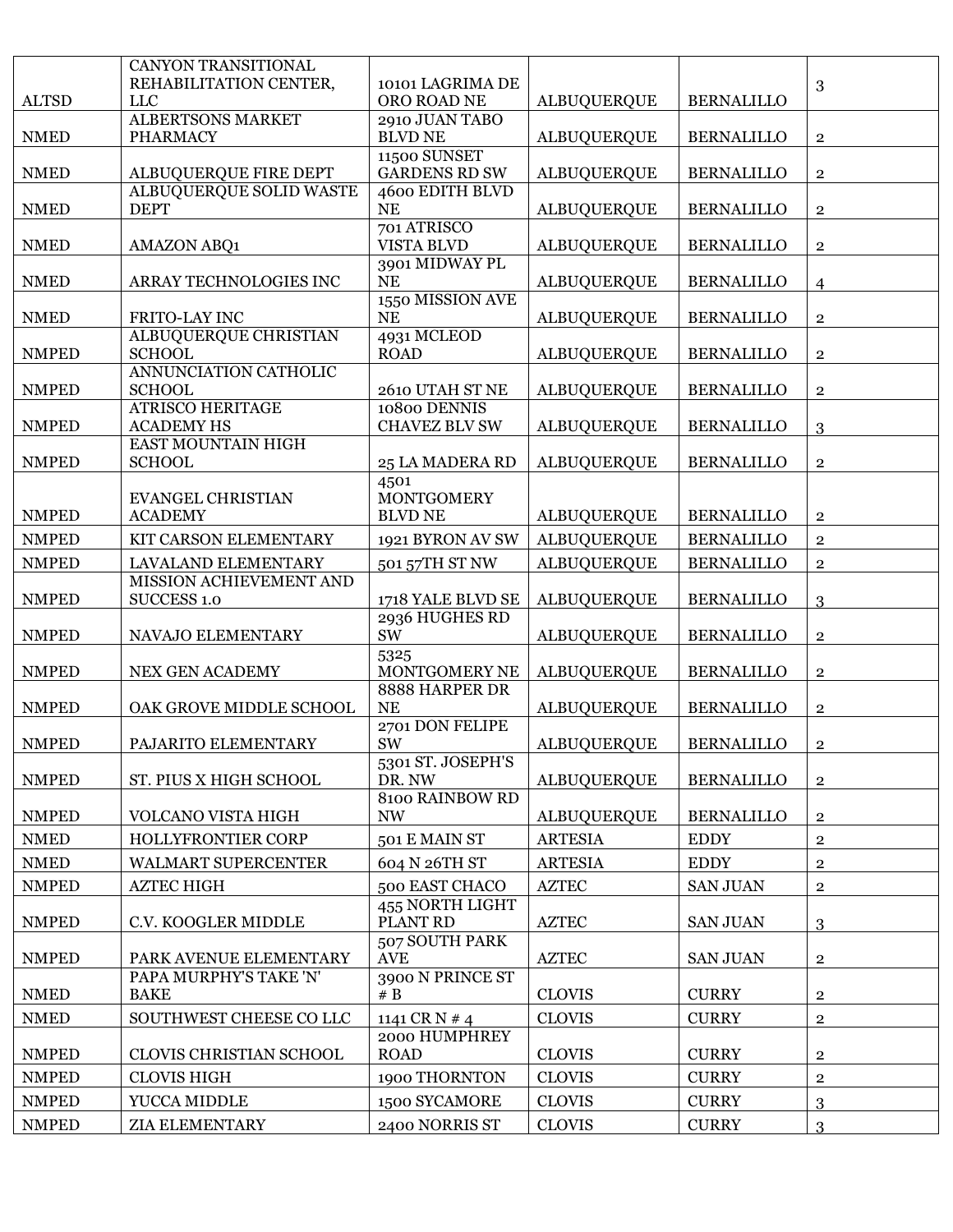| <b>NMPED</b><br><b>LUNA</b><br><b>DEMING HIGH</b><br>1300 S. IRON ST.<br><b>DEMING</b><br>$\overline{2}$<br><b>DORA</b><br><b>NMPED</b><br>DORA ELEMENTARY<br>100 SCHOOL ST<br><b>ROOSEVELT</b><br>$\overline{2}$<br>103 NORTH<br><b>CHURCH</b><br><b>NMPED</b><br><b>ELIDA</b><br><b>ROOSEVELT</b><br>ELIDA ELEMENTARY<br>$\overline{2}$<br>101 NORTH<br><b>NMPED</b><br><b>CHURCH</b><br><b>ELIDA</b><br><b>ROOSEVELT</b><br><b>ELIDA HIGH</b><br>$\overline{2}$<br>9TH AND JOSEPH<br><b>NMPED</b><br><b>ESTANCIA HIGH</b><br><b>AVE</b><br><b>ESTANCIA</b><br><b>TORRANCE</b><br>$\overline{2}$<br><b>ESTANCIA UPPER</b><br><b>NMPED</b><br><b>ELEMENTARY</b><br>300 N.7TH<br><b>ESTANCIA</b><br><b>TORRANCE</b><br>$\overline{2}$<br>4800 COLLEGE<br>$BLVD \# 105$<br><b>NMED</b><br>CHENAULT CONSULTING INC<br><b>FARMINGTON</b><br><b>SAN JUAN</b><br>$\mathbf 2$<br>FARMINGTON ELECTRIC<br>101 BROWNING<br><b>PKWY</b><br><b>NMED</b><br><b>UTILITY</b><br><b>FARMINGTON</b><br><b>SAN JUAN</b><br>$\mathbf{2}$<br>900 MUNICIPAL<br><b>NMED</b><br><b>DR</b><br>FARMINGTON POLICE DEPT<br><b>FARMINGTON</b><br><b>SAN JUAN</b><br>5<br><b>NMED</b><br>PLANET FITNESS<br>3000 E MAIN ST<br><b>FARMINGTON</b><br><b>SAN JUAN</b><br>$\overline{2}$<br>SAN JUAN COUNTY MCGEE<br><b>NMED</b><br><b>PARK</b><br>41 ROAD 5568<br><b>FARMINGTON</b><br><b>SAN JUAN</b><br>$\overline{2}$<br><b>NMED</b><br>WALMART SUPERCENTER<br>1400 W MAIN ST<br><b>FARMINGTON</b><br><b>SAN JUAN</b><br>$\overline{2}$<br><b>NMED</b><br>4600 E MAIN ST<br><b>FARMINGTON</b><br>WALMART SUPERCENTER<br><b>SAN JUAN</b><br>$\mathbf{2}$<br>5300 FOOTHILLS<br><b>NMPED</b><br>COUNTRY CLUB ELEMENTARY<br>DR<br><b>FARMINGTON</b><br><b>SAN JUAN</b><br>$\mathbf{2}$<br><b>NMPED</b><br><b>FARMINGTON HIGH</b><br>2200 SUNSET AVE<br><b>FARMINGTON</b><br><b>SAN JUAN</b><br>$\overline{2}$<br><b>NMPED</b><br>HERMOSA MIDDLE SCHOOL<br><b>FARMINGTON</b><br>1500 EAST 25TH<br><b>SAN JUAN</b><br>$\overline{2}$<br>1201 NORTH<br><b>NMPED</b><br><b>BUTLER AVE</b><br>MCKINLEY ELEMENTARY<br><b>FARMINGTON</b><br><b>SAN JUAN</b><br>$\mathbf{2}$<br><b>NMPED</b><br>FORT SUMNER ELEMENTARY<br>1001 SUMNER AVE<br><b>FORT SUMNER</b><br>DE BACA<br>$\overline{2}$<br><b>1903 STATE</b><br><b>NMPED</b><br><b>CORONADO HIGH</b><br>HIGHWAY 96<br><b>GALLINA</b><br><b>RIO ARRIBA</b><br>$\overline{2}$<br><b>NMPED</b><br><b>KIRTLAND</b><br>KIRTLAND MIDDLE<br>538 RD 6100<br><b>SAN JUAN</b><br>$\overline{2}$<br>806 W HADLEY<br><b>NMED</b><br><b>SOLAR ELECTRIC CO</b><br><b>AVE</b><br><b>LAS CRUCES</b><br><b>DONA ANA</b><br>$\mathbf{2}$<br>1950 S SONOMA<br><b>DONA ANA</b><br><b>NMPED</b><br>CENTENNIAL HIGH SCHOOL<br><b>RANCH BLVD</b><br><b>LAS CRUCES</b><br>$\mathbf 2$<br>1700 E SPRUCE<br><b>NMPED</b><br><b>AVE</b><br><b>LAS CRUCES</b><br><b>SIERRA MIDDLE</b><br><b>DONA ANA</b><br>$\mathbf{2}$<br>4201 NORTHRISE<br><b>NMPED</b><br><b>DR</b><br><b>LAS CRUCES</b><br>SONOMA ELEMENTARY<br><b>DONA ANA</b><br>$\overline{2}$<br>301 NORTH 2ND<br><b>NMPED</b><br><b>LOGAN ELEMENTARY</b><br><b>ST</b><br><b>LOGAN</b><br><b>QUAY</b><br>$\overline{2}$<br>301 NORTH 2ND<br><b>ST</b><br><b>NMPED</b><br><b>LOGAN HIGH</b><br><b>LOGAN</b><br><b>QUAY</b><br>$\overline{2}$<br>301 NORTH 2ND<br><b>ST</b><br><b>NMPED</b><br><b>LOGAN MIDDLE</b><br><b>LOGAN</b><br><b>QUAY</b><br>3<br>670 LOS MORROS<br><b>WALMART DISTRIBUTION</b><br><b>NMED</b><br>RD NW<br><b>CTR</b><br><b>LOS LUNAS</b><br><b>VALENCIA</b><br>3<br>1776 EMILIO<br><b>NMPED</b><br>LOS LUNAS HIGH<br><b>LOPEZ RD</b><br><b>LOS LUNAS</b><br><b>VALENCIA</b><br>$\overline{2}$<br><b>NMPED</b><br>LOS LUNAS MIDDLE<br>220 LUNA AVE<br>LOS LUNAS<br><b>VALENCIA</b><br>$\overline{2}$<br><b>NMPED</b><br>LOVING HIGH<br><b>LOVING</b><br><b>EDDY</b><br>602 SOUTH SIXTH<br>$\mathbf 2$<br>LOVINGTON FRESHMAN<br><b>NMPED</b><br><b>ACADEMY</b><br><b>LEA</b><br>701 WEST AVE K<br><b>LOVINGTON</b><br>$\overline{\mathbf{2}}$ |             |                         | 1325 DE BACA RD |               |               |                |
|-------------------------------------------------------------------------------------------------------------------------------------------------------------------------------------------------------------------------------------------------------------------------------------------------------------------------------------------------------------------------------------------------------------------------------------------------------------------------------------------------------------------------------------------------------------------------------------------------------------------------------------------------------------------------------------------------------------------------------------------------------------------------------------------------------------------------------------------------------------------------------------------------------------------------------------------------------------------------------------------------------------------------------------------------------------------------------------------------------------------------------------------------------------------------------------------------------------------------------------------------------------------------------------------------------------------------------------------------------------------------------------------------------------------------------------------------------------------------------------------------------------------------------------------------------------------------------------------------------------------------------------------------------------------------------------------------------------------------------------------------------------------------------------------------------------------------------------------------------------------------------------------------------------------------------------------------------------------------------------------------------------------------------------------------------------------------------------------------------------------------------------------------------------------------------------------------------------------------------------------------------------------------------------------------------------------------------------------------------------------------------------------------------------------------------------------------------------------------------------------------------------------------------------------------------------------------------------------------------------------------------------------------------------------------------------------------------------------------------------------------------------------------------------------------------------------------------------------------------------------------------------------------------------------------------------------------------------------------------------------------------------------------------------------------------------------------------------------------------------------------------------------------------------------------------------------------------------------------------------------------------------------------------------------------------------------------------------------------------------------------------------------------------------------------------------------------------------------------------------------------------------------------------------------------------------------------------------------------------------------------------------------------------------------------------------------------------------------------------------------------------------------------------------------------------------------------------------------------------------------------------------------------------------------------------------------------------------------------------------------------------------|-------------|-------------------------|-----------------|---------------|---------------|----------------|
|                                                                                                                                                                                                                                                                                                                                                                                                                                                                                                                                                                                                                                                                                                                                                                                                                                                                                                                                                                                                                                                                                                                                                                                                                                                                                                                                                                                                                                                                                                                                                                                                                                                                                                                                                                                                                                                                                                                                                                                                                                                                                                                                                                                                                                                                                                                                                                                                                                                                                                                                                                                                                                                                                                                                                                                                                                                                                                                                                                                                                                                                                                                                                                                                                                                                                                                                                                                                                                                                                                                                                                                                                                                                                                                                                                                                                                                                                                                                                                                                             | <b>NMED</b> | NEW MEXICO WINERIES INC | <b>SE</b>       | <b>DEMING</b> | <b>LUNA</b>   | $\mathbf{2}$   |
|                                                                                                                                                                                                                                                                                                                                                                                                                                                                                                                                                                                                                                                                                                                                                                                                                                                                                                                                                                                                                                                                                                                                                                                                                                                                                                                                                                                                                                                                                                                                                                                                                                                                                                                                                                                                                                                                                                                                                                                                                                                                                                                                                                                                                                                                                                                                                                                                                                                                                                                                                                                                                                                                                                                                                                                                                                                                                                                                                                                                                                                                                                                                                                                                                                                                                                                                                                                                                                                                                                                                                                                                                                                                                                                                                                                                                                                                                                                                                                                                             |             |                         |                 |               |               |                |
|                                                                                                                                                                                                                                                                                                                                                                                                                                                                                                                                                                                                                                                                                                                                                                                                                                                                                                                                                                                                                                                                                                                                                                                                                                                                                                                                                                                                                                                                                                                                                                                                                                                                                                                                                                                                                                                                                                                                                                                                                                                                                                                                                                                                                                                                                                                                                                                                                                                                                                                                                                                                                                                                                                                                                                                                                                                                                                                                                                                                                                                                                                                                                                                                                                                                                                                                                                                                                                                                                                                                                                                                                                                                                                                                                                                                                                                                                                                                                                                                             |             |                         |                 |               |               |                |
|                                                                                                                                                                                                                                                                                                                                                                                                                                                                                                                                                                                                                                                                                                                                                                                                                                                                                                                                                                                                                                                                                                                                                                                                                                                                                                                                                                                                                                                                                                                                                                                                                                                                                                                                                                                                                                                                                                                                                                                                                                                                                                                                                                                                                                                                                                                                                                                                                                                                                                                                                                                                                                                                                                                                                                                                                                                                                                                                                                                                                                                                                                                                                                                                                                                                                                                                                                                                                                                                                                                                                                                                                                                                                                                                                                                                                                                                                                                                                                                                             |             |                         |                 |               |               |                |
|                                                                                                                                                                                                                                                                                                                                                                                                                                                                                                                                                                                                                                                                                                                                                                                                                                                                                                                                                                                                                                                                                                                                                                                                                                                                                                                                                                                                                                                                                                                                                                                                                                                                                                                                                                                                                                                                                                                                                                                                                                                                                                                                                                                                                                                                                                                                                                                                                                                                                                                                                                                                                                                                                                                                                                                                                                                                                                                                                                                                                                                                                                                                                                                                                                                                                                                                                                                                                                                                                                                                                                                                                                                                                                                                                                                                                                                                                                                                                                                                             |             |                         |                 |               |               |                |
|                                                                                                                                                                                                                                                                                                                                                                                                                                                                                                                                                                                                                                                                                                                                                                                                                                                                                                                                                                                                                                                                                                                                                                                                                                                                                                                                                                                                                                                                                                                                                                                                                                                                                                                                                                                                                                                                                                                                                                                                                                                                                                                                                                                                                                                                                                                                                                                                                                                                                                                                                                                                                                                                                                                                                                                                                                                                                                                                                                                                                                                                                                                                                                                                                                                                                                                                                                                                                                                                                                                                                                                                                                                                                                                                                                                                                                                                                                                                                                                                             |             |                         |                 |               |               |                |
|                                                                                                                                                                                                                                                                                                                                                                                                                                                                                                                                                                                                                                                                                                                                                                                                                                                                                                                                                                                                                                                                                                                                                                                                                                                                                                                                                                                                                                                                                                                                                                                                                                                                                                                                                                                                                                                                                                                                                                                                                                                                                                                                                                                                                                                                                                                                                                                                                                                                                                                                                                                                                                                                                                                                                                                                                                                                                                                                                                                                                                                                                                                                                                                                                                                                                                                                                                                                                                                                                                                                                                                                                                                                                                                                                                                                                                                                                                                                                                                                             |             |                         |                 |               |               |                |
|                                                                                                                                                                                                                                                                                                                                                                                                                                                                                                                                                                                                                                                                                                                                                                                                                                                                                                                                                                                                                                                                                                                                                                                                                                                                                                                                                                                                                                                                                                                                                                                                                                                                                                                                                                                                                                                                                                                                                                                                                                                                                                                                                                                                                                                                                                                                                                                                                                                                                                                                                                                                                                                                                                                                                                                                                                                                                                                                                                                                                                                                                                                                                                                                                                                                                                                                                                                                                                                                                                                                                                                                                                                                                                                                                                                                                                                                                                                                                                                                             |             |                         |                 |               |               |                |
|                                                                                                                                                                                                                                                                                                                                                                                                                                                                                                                                                                                                                                                                                                                                                                                                                                                                                                                                                                                                                                                                                                                                                                                                                                                                                                                                                                                                                                                                                                                                                                                                                                                                                                                                                                                                                                                                                                                                                                                                                                                                                                                                                                                                                                                                                                                                                                                                                                                                                                                                                                                                                                                                                                                                                                                                                                                                                                                                                                                                                                                                                                                                                                                                                                                                                                                                                                                                                                                                                                                                                                                                                                                                                                                                                                                                                                                                                                                                                                                                             |             |                         |                 |               |               |                |
|                                                                                                                                                                                                                                                                                                                                                                                                                                                                                                                                                                                                                                                                                                                                                                                                                                                                                                                                                                                                                                                                                                                                                                                                                                                                                                                                                                                                                                                                                                                                                                                                                                                                                                                                                                                                                                                                                                                                                                                                                                                                                                                                                                                                                                                                                                                                                                                                                                                                                                                                                                                                                                                                                                                                                                                                                                                                                                                                                                                                                                                                                                                                                                                                                                                                                                                                                                                                                                                                                                                                                                                                                                                                                                                                                                                                                                                                                                                                                                                                             |             |                         |                 |               |               |                |
|                                                                                                                                                                                                                                                                                                                                                                                                                                                                                                                                                                                                                                                                                                                                                                                                                                                                                                                                                                                                                                                                                                                                                                                                                                                                                                                                                                                                                                                                                                                                                                                                                                                                                                                                                                                                                                                                                                                                                                                                                                                                                                                                                                                                                                                                                                                                                                                                                                                                                                                                                                                                                                                                                                                                                                                                                                                                                                                                                                                                                                                                                                                                                                                                                                                                                                                                                                                                                                                                                                                                                                                                                                                                                                                                                                                                                                                                                                                                                                                                             |             |                         |                 |               |               |                |
|                                                                                                                                                                                                                                                                                                                                                                                                                                                                                                                                                                                                                                                                                                                                                                                                                                                                                                                                                                                                                                                                                                                                                                                                                                                                                                                                                                                                                                                                                                                                                                                                                                                                                                                                                                                                                                                                                                                                                                                                                                                                                                                                                                                                                                                                                                                                                                                                                                                                                                                                                                                                                                                                                                                                                                                                                                                                                                                                                                                                                                                                                                                                                                                                                                                                                                                                                                                                                                                                                                                                                                                                                                                                                                                                                                                                                                                                                                                                                                                                             |             |                         |                 |               |               |                |
|                                                                                                                                                                                                                                                                                                                                                                                                                                                                                                                                                                                                                                                                                                                                                                                                                                                                                                                                                                                                                                                                                                                                                                                                                                                                                                                                                                                                                                                                                                                                                                                                                                                                                                                                                                                                                                                                                                                                                                                                                                                                                                                                                                                                                                                                                                                                                                                                                                                                                                                                                                                                                                                                                                                                                                                                                                                                                                                                                                                                                                                                                                                                                                                                                                                                                                                                                                                                                                                                                                                                                                                                                                                                                                                                                                                                                                                                                                                                                                                                             |             |                         |                 |               |               |                |
|                                                                                                                                                                                                                                                                                                                                                                                                                                                                                                                                                                                                                                                                                                                                                                                                                                                                                                                                                                                                                                                                                                                                                                                                                                                                                                                                                                                                                                                                                                                                                                                                                                                                                                                                                                                                                                                                                                                                                                                                                                                                                                                                                                                                                                                                                                                                                                                                                                                                                                                                                                                                                                                                                                                                                                                                                                                                                                                                                                                                                                                                                                                                                                                                                                                                                                                                                                                                                                                                                                                                                                                                                                                                                                                                                                                                                                                                                                                                                                                                             |             |                         |                 |               |               |                |
|                                                                                                                                                                                                                                                                                                                                                                                                                                                                                                                                                                                                                                                                                                                                                                                                                                                                                                                                                                                                                                                                                                                                                                                                                                                                                                                                                                                                                                                                                                                                                                                                                                                                                                                                                                                                                                                                                                                                                                                                                                                                                                                                                                                                                                                                                                                                                                                                                                                                                                                                                                                                                                                                                                                                                                                                                                                                                                                                                                                                                                                                                                                                                                                                                                                                                                                                                                                                                                                                                                                                                                                                                                                                                                                                                                                                                                                                                                                                                                                                             |             |                         |                 |               |               |                |
|                                                                                                                                                                                                                                                                                                                                                                                                                                                                                                                                                                                                                                                                                                                                                                                                                                                                                                                                                                                                                                                                                                                                                                                                                                                                                                                                                                                                                                                                                                                                                                                                                                                                                                                                                                                                                                                                                                                                                                                                                                                                                                                                                                                                                                                                                                                                                                                                                                                                                                                                                                                                                                                                                                                                                                                                                                                                                                                                                                                                                                                                                                                                                                                                                                                                                                                                                                                                                                                                                                                                                                                                                                                                                                                                                                                                                                                                                                                                                                                                             |             |                         |                 |               |               |                |
|                                                                                                                                                                                                                                                                                                                                                                                                                                                                                                                                                                                                                                                                                                                                                                                                                                                                                                                                                                                                                                                                                                                                                                                                                                                                                                                                                                                                                                                                                                                                                                                                                                                                                                                                                                                                                                                                                                                                                                                                                                                                                                                                                                                                                                                                                                                                                                                                                                                                                                                                                                                                                                                                                                                                                                                                                                                                                                                                                                                                                                                                                                                                                                                                                                                                                                                                                                                                                                                                                                                                                                                                                                                                                                                                                                                                                                                                                                                                                                                                             |             |                         |                 |               |               |                |
|                                                                                                                                                                                                                                                                                                                                                                                                                                                                                                                                                                                                                                                                                                                                                                                                                                                                                                                                                                                                                                                                                                                                                                                                                                                                                                                                                                                                                                                                                                                                                                                                                                                                                                                                                                                                                                                                                                                                                                                                                                                                                                                                                                                                                                                                                                                                                                                                                                                                                                                                                                                                                                                                                                                                                                                                                                                                                                                                                                                                                                                                                                                                                                                                                                                                                                                                                                                                                                                                                                                                                                                                                                                                                                                                                                                                                                                                                                                                                                                                             |             |                         |                 |               |               |                |
|                                                                                                                                                                                                                                                                                                                                                                                                                                                                                                                                                                                                                                                                                                                                                                                                                                                                                                                                                                                                                                                                                                                                                                                                                                                                                                                                                                                                                                                                                                                                                                                                                                                                                                                                                                                                                                                                                                                                                                                                                                                                                                                                                                                                                                                                                                                                                                                                                                                                                                                                                                                                                                                                                                                                                                                                                                                                                                                                                                                                                                                                                                                                                                                                                                                                                                                                                                                                                                                                                                                                                                                                                                                                                                                                                                                                                                                                                                                                                                                                             |             |                         |                 |               |               |                |
|                                                                                                                                                                                                                                                                                                                                                                                                                                                                                                                                                                                                                                                                                                                                                                                                                                                                                                                                                                                                                                                                                                                                                                                                                                                                                                                                                                                                                                                                                                                                                                                                                                                                                                                                                                                                                                                                                                                                                                                                                                                                                                                                                                                                                                                                                                                                                                                                                                                                                                                                                                                                                                                                                                                                                                                                                                                                                                                                                                                                                                                                                                                                                                                                                                                                                                                                                                                                                                                                                                                                                                                                                                                                                                                                                                                                                                                                                                                                                                                                             |             |                         |                 |               |               |                |
|                                                                                                                                                                                                                                                                                                                                                                                                                                                                                                                                                                                                                                                                                                                                                                                                                                                                                                                                                                                                                                                                                                                                                                                                                                                                                                                                                                                                                                                                                                                                                                                                                                                                                                                                                                                                                                                                                                                                                                                                                                                                                                                                                                                                                                                                                                                                                                                                                                                                                                                                                                                                                                                                                                                                                                                                                                                                                                                                                                                                                                                                                                                                                                                                                                                                                                                                                                                                                                                                                                                                                                                                                                                                                                                                                                                                                                                                                                                                                                                                             |             |                         |                 |               |               |                |
|                                                                                                                                                                                                                                                                                                                                                                                                                                                                                                                                                                                                                                                                                                                                                                                                                                                                                                                                                                                                                                                                                                                                                                                                                                                                                                                                                                                                                                                                                                                                                                                                                                                                                                                                                                                                                                                                                                                                                                                                                                                                                                                                                                                                                                                                                                                                                                                                                                                                                                                                                                                                                                                                                                                                                                                                                                                                                                                                                                                                                                                                                                                                                                                                                                                                                                                                                                                                                                                                                                                                                                                                                                                                                                                                                                                                                                                                                                                                                                                                             |             |                         |                 |               |               |                |
|                                                                                                                                                                                                                                                                                                                                                                                                                                                                                                                                                                                                                                                                                                                                                                                                                                                                                                                                                                                                                                                                                                                                                                                                                                                                                                                                                                                                                                                                                                                                                                                                                                                                                                                                                                                                                                                                                                                                                                                                                                                                                                                                                                                                                                                                                                                                                                                                                                                                                                                                                                                                                                                                                                                                                                                                                                                                                                                                                                                                                                                                                                                                                                                                                                                                                                                                                                                                                                                                                                                                                                                                                                                                                                                                                                                                                                                                                                                                                                                                             |             |                         |                 |               |               |                |
|                                                                                                                                                                                                                                                                                                                                                                                                                                                                                                                                                                                                                                                                                                                                                                                                                                                                                                                                                                                                                                                                                                                                                                                                                                                                                                                                                                                                                                                                                                                                                                                                                                                                                                                                                                                                                                                                                                                                                                                                                                                                                                                                                                                                                                                                                                                                                                                                                                                                                                                                                                                                                                                                                                                                                                                                                                                                                                                                                                                                                                                                                                                                                                                                                                                                                                                                                                                                                                                                                                                                                                                                                                                                                                                                                                                                                                                                                                                                                                                                             |             |                         |                 |               |               |                |
|                                                                                                                                                                                                                                                                                                                                                                                                                                                                                                                                                                                                                                                                                                                                                                                                                                                                                                                                                                                                                                                                                                                                                                                                                                                                                                                                                                                                                                                                                                                                                                                                                                                                                                                                                                                                                                                                                                                                                                                                                                                                                                                                                                                                                                                                                                                                                                                                                                                                                                                                                                                                                                                                                                                                                                                                                                                                                                                                                                                                                                                                                                                                                                                                                                                                                                                                                                                                                                                                                                                                                                                                                                                                                                                                                                                                                                                                                                                                                                                                             |             |                         |                 |               |               |                |
|                                                                                                                                                                                                                                                                                                                                                                                                                                                                                                                                                                                                                                                                                                                                                                                                                                                                                                                                                                                                                                                                                                                                                                                                                                                                                                                                                                                                                                                                                                                                                                                                                                                                                                                                                                                                                                                                                                                                                                                                                                                                                                                                                                                                                                                                                                                                                                                                                                                                                                                                                                                                                                                                                                                                                                                                                                                                                                                                                                                                                                                                                                                                                                                                                                                                                                                                                                                                                                                                                                                                                                                                                                                                                                                                                                                                                                                                                                                                                                                                             |             |                         |                 |               |               |                |
|                                                                                                                                                                                                                                                                                                                                                                                                                                                                                                                                                                                                                                                                                                                                                                                                                                                                                                                                                                                                                                                                                                                                                                                                                                                                                                                                                                                                                                                                                                                                                                                                                                                                                                                                                                                                                                                                                                                                                                                                                                                                                                                                                                                                                                                                                                                                                                                                                                                                                                                                                                                                                                                                                                                                                                                                                                                                                                                                                                                                                                                                                                                                                                                                                                                                                                                                                                                                                                                                                                                                                                                                                                                                                                                                                                                                                                                                                                                                                                                                             |             |                         |                 |               |               |                |
|                                                                                                                                                                                                                                                                                                                                                                                                                                                                                                                                                                                                                                                                                                                                                                                                                                                                                                                                                                                                                                                                                                                                                                                                                                                                                                                                                                                                                                                                                                                                                                                                                                                                                                                                                                                                                                                                                                                                                                                                                                                                                                                                                                                                                                                                                                                                                                                                                                                                                                                                                                                                                                                                                                                                                                                                                                                                                                                                                                                                                                                                                                                                                                                                                                                                                                                                                                                                                                                                                                                                                                                                                                                                                                                                                                                                                                                                                                                                                                                                             |             |                         |                 |               |               |                |
|                                                                                                                                                                                                                                                                                                                                                                                                                                                                                                                                                                                                                                                                                                                                                                                                                                                                                                                                                                                                                                                                                                                                                                                                                                                                                                                                                                                                                                                                                                                                                                                                                                                                                                                                                                                                                                                                                                                                                                                                                                                                                                                                                                                                                                                                                                                                                                                                                                                                                                                                                                                                                                                                                                                                                                                                                                                                                                                                                                                                                                                                                                                                                                                                                                                                                                                                                                                                                                                                                                                                                                                                                                                                                                                                                                                                                                                                                                                                                                                                             |             |                         |                 |               |               |                |
|                                                                                                                                                                                                                                                                                                                                                                                                                                                                                                                                                                                                                                                                                                                                                                                                                                                                                                                                                                                                                                                                                                                                                                                                                                                                                                                                                                                                                                                                                                                                                                                                                                                                                                                                                                                                                                                                                                                                                                                                                                                                                                                                                                                                                                                                                                                                                                                                                                                                                                                                                                                                                                                                                                                                                                                                                                                                                                                                                                                                                                                                                                                                                                                                                                                                                                                                                                                                                                                                                                                                                                                                                                                                                                                                                                                                                                                                                                                                                                                                             |             |                         |                 |               |               |                |
|                                                                                                                                                                                                                                                                                                                                                                                                                                                                                                                                                                                                                                                                                                                                                                                                                                                                                                                                                                                                                                                                                                                                                                                                                                                                                                                                                                                                                                                                                                                                                                                                                                                                                                                                                                                                                                                                                                                                                                                                                                                                                                                                                                                                                                                                                                                                                                                                                                                                                                                                                                                                                                                                                                                                                                                                                                                                                                                                                                                                                                                                                                                                                                                                                                                                                                                                                                                                                                                                                                                                                                                                                                                                                                                                                                                                                                                                                                                                                                                                             |             |                         |                 |               |               |                |
|                                                                                                                                                                                                                                                                                                                                                                                                                                                                                                                                                                                                                                                                                                                                                                                                                                                                                                                                                                                                                                                                                                                                                                                                                                                                                                                                                                                                                                                                                                                                                                                                                                                                                                                                                                                                                                                                                                                                                                                                                                                                                                                                                                                                                                                                                                                                                                                                                                                                                                                                                                                                                                                                                                                                                                                                                                                                                                                                                                                                                                                                                                                                                                                                                                                                                                                                                                                                                                                                                                                                                                                                                                                                                                                                                                                                                                                                                                                                                                                                             |             |                         |                 |               |               |                |
|                                                                                                                                                                                                                                                                                                                                                                                                                                                                                                                                                                                                                                                                                                                                                                                                                                                                                                                                                                                                                                                                                                                                                                                                                                                                                                                                                                                                                                                                                                                                                                                                                                                                                                                                                                                                                                                                                                                                                                                                                                                                                                                                                                                                                                                                                                                                                                                                                                                                                                                                                                                                                                                                                                                                                                                                                                                                                                                                                                                                                                                                                                                                                                                                                                                                                                                                                                                                                                                                                                                                                                                                                                                                                                                                                                                                                                                                                                                                                                                                             |             |                         |                 |               |               |                |
|                                                                                                                                                                                                                                                                                                                                                                                                                                                                                                                                                                                                                                                                                                                                                                                                                                                                                                                                                                                                                                                                                                                                                                                                                                                                                                                                                                                                                                                                                                                                                                                                                                                                                                                                                                                                                                                                                                                                                                                                                                                                                                                                                                                                                                                                                                                                                                                                                                                                                                                                                                                                                                                                                                                                                                                                                                                                                                                                                                                                                                                                                                                                                                                                                                                                                                                                                                                                                                                                                                                                                                                                                                                                                                                                                                                                                                                                                                                                                                                                             |             |                         |                 |               |               |                |
|                                                                                                                                                                                                                                                                                                                                                                                                                                                                                                                                                                                                                                                                                                                                                                                                                                                                                                                                                                                                                                                                                                                                                                                                                                                                                                                                                                                                                                                                                                                                                                                                                                                                                                                                                                                                                                                                                                                                                                                                                                                                                                                                                                                                                                                                                                                                                                                                                                                                                                                                                                                                                                                                                                                                                                                                                                                                                                                                                                                                                                                                                                                                                                                                                                                                                                                                                                                                                                                                                                                                                                                                                                                                                                                                                                                                                                                                                                                                                                                                             |             |                         |                 |               |               |                |
|                                                                                                                                                                                                                                                                                                                                                                                                                                                                                                                                                                                                                                                                                                                                                                                                                                                                                                                                                                                                                                                                                                                                                                                                                                                                                                                                                                                                                                                                                                                                                                                                                                                                                                                                                                                                                                                                                                                                                                                                                                                                                                                                                                                                                                                                                                                                                                                                                                                                                                                                                                                                                                                                                                                                                                                                                                                                                                                                                                                                                                                                                                                                                                                                                                                                                                                                                                                                                                                                                                                                                                                                                                                                                                                                                                                                                                                                                                                                                                                                             |             |                         |                 |               |               |                |
|                                                                                                                                                                                                                                                                                                                                                                                                                                                                                                                                                                                                                                                                                                                                                                                                                                                                                                                                                                                                                                                                                                                                                                                                                                                                                                                                                                                                                                                                                                                                                                                                                                                                                                                                                                                                                                                                                                                                                                                                                                                                                                                                                                                                                                                                                                                                                                                                                                                                                                                                                                                                                                                                                                                                                                                                                                                                                                                                                                                                                                                                                                                                                                                                                                                                                                                                                                                                                                                                                                                                                                                                                                                                                                                                                                                                                                                                                                                                                                                                             |             |                         |                 |               |               |                |
|                                                                                                                                                                                                                                                                                                                                                                                                                                                                                                                                                                                                                                                                                                                                                                                                                                                                                                                                                                                                                                                                                                                                                                                                                                                                                                                                                                                                                                                                                                                                                                                                                                                                                                                                                                                                                                                                                                                                                                                                                                                                                                                                                                                                                                                                                                                                                                                                                                                                                                                                                                                                                                                                                                                                                                                                                                                                                                                                                                                                                                                                                                                                                                                                                                                                                                                                                                                                                                                                                                                                                                                                                                                                                                                                                                                                                                                                                                                                                                                                             |             |                         |                 |               |               |                |
|                                                                                                                                                                                                                                                                                                                                                                                                                                                                                                                                                                                                                                                                                                                                                                                                                                                                                                                                                                                                                                                                                                                                                                                                                                                                                                                                                                                                                                                                                                                                                                                                                                                                                                                                                                                                                                                                                                                                                                                                                                                                                                                                                                                                                                                                                                                                                                                                                                                                                                                                                                                                                                                                                                                                                                                                                                                                                                                                                                                                                                                                                                                                                                                                                                                                                                                                                                                                                                                                                                                                                                                                                                                                                                                                                                                                                                                                                                                                                                                                             |             |                         |                 |               |               |                |
|                                                                                                                                                                                                                                                                                                                                                                                                                                                                                                                                                                                                                                                                                                                                                                                                                                                                                                                                                                                                                                                                                                                                                                                                                                                                                                                                                                                                                                                                                                                                                                                                                                                                                                                                                                                                                                                                                                                                                                                                                                                                                                                                                                                                                                                                                                                                                                                                                                                                                                                                                                                                                                                                                                                                                                                                                                                                                                                                                                                                                                                                                                                                                                                                                                                                                                                                                                                                                                                                                                                                                                                                                                                                                                                                                                                                                                                                                                                                                                                                             |             |                         |                 |               |               |                |
|                                                                                                                                                                                                                                                                                                                                                                                                                                                                                                                                                                                                                                                                                                                                                                                                                                                                                                                                                                                                                                                                                                                                                                                                                                                                                                                                                                                                                                                                                                                                                                                                                                                                                                                                                                                                                                                                                                                                                                                                                                                                                                                                                                                                                                                                                                                                                                                                                                                                                                                                                                                                                                                                                                                                                                                                                                                                                                                                                                                                                                                                                                                                                                                                                                                                                                                                                                                                                                                                                                                                                                                                                                                                                                                                                                                                                                                                                                                                                                                                             | <b>NMED</b> | PETRO STOPPING CTR      | 1430 MOTEL DR   | <b>MILAN</b>  | <b>CIBOLA</b> | $\overline{2}$ |